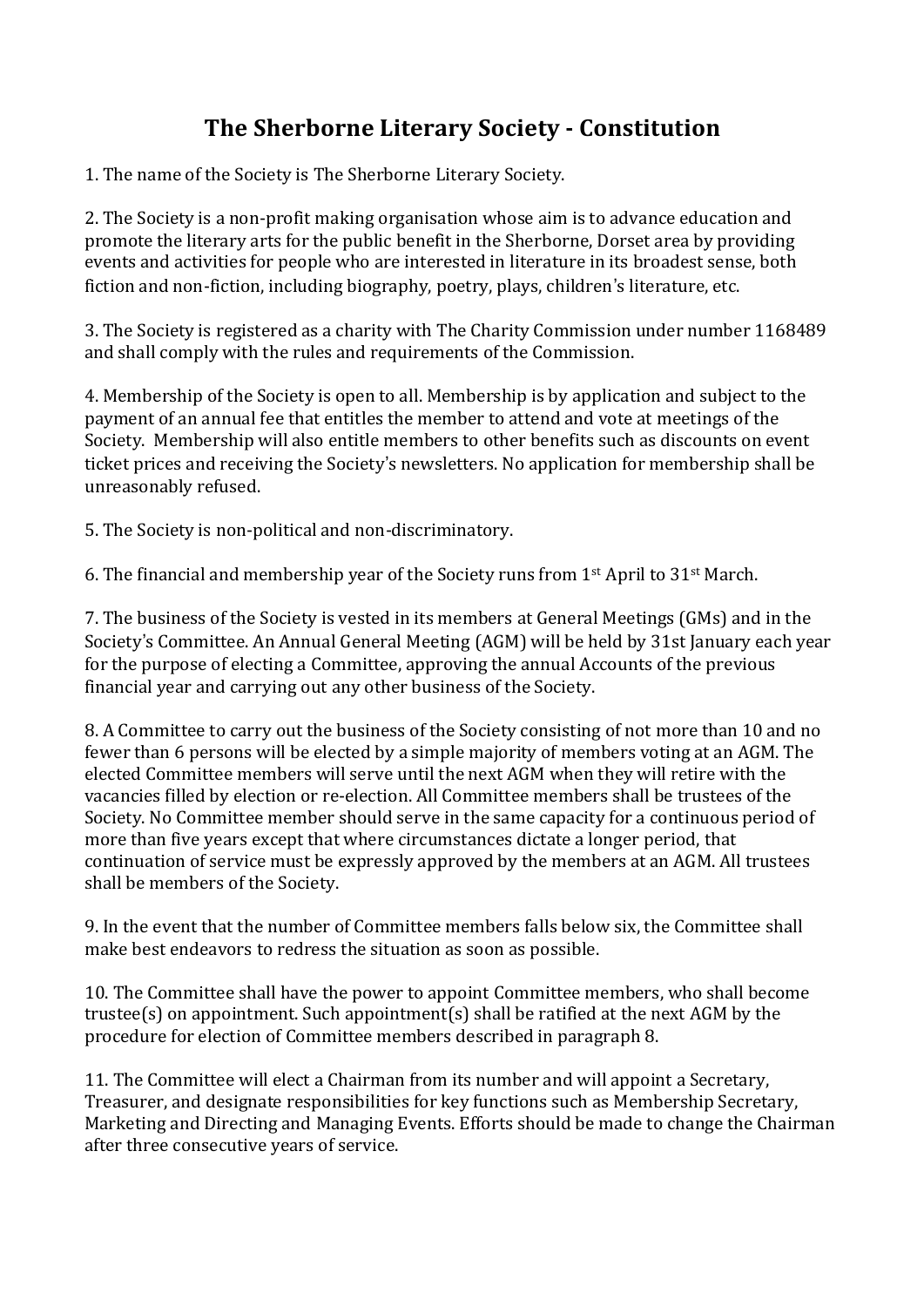12. The Committee should meet at least once every three months. Committee meetings may be held remotely, for example by telephone or a communications link such as Zoom, with the written agreement of the Committee but remote meetings should only be held where there are strong reasons for being unable to hold a physical meeting. A quorum will consist of the Chairman and not less than three other Committee members. In the event of the Chairman being unable to attend a meeting and circumstances preventing a reasonable postponement so that the Chairman may attend, the Committee may appoint an acting Chairman to cover the absence. Decisions will be carried by a simple majority vote. In the event of a tied vote, the Chairman shall have the casting vote.

13. The Committee may invite any person(s) to attend Committee meetings to assist with the running of the Society. Such persons shall not have a vote on the Committee and shall not be trustees.

14. The Committee shall act and may make rules for the benefit of, and to assist the operation of, the Society providing that its actions do not conflict with the Constitution, Charity Commission rules and guidance or legal requirements and conform to general principles of good governance and trusteeship.

15. The Committee may appoint sub-committees and define their responsibilities. At least one member of any sub-committee must be a trustee and will be appointed chairman of that subcommittee and keep the Committee informed of its operations.

16. The Society will notify in writing all members of GMs, including the AGM, not less than three weeks before the meeting. The notice shall include the agenda and related documents. 'Any Other Business 'should be notified in writing to the Chairman or the Secretary at least one week before the meeting although the Chairman may accept business raised by a member without notice at a GM at his sole discretion. Minutes of all GMs will be made available to all members.

17. A GM which is not an AGM shall be called an Extraordinary General Meeting (EGM). An EGM may be called by the Committee for any purpose requiring a vote of the membership but an EGM may also be demanded by the members by written request to the Chairman or Secretary of at least 25% of the members.

18. A quorum of a GM will be 5% of the total membership. Members who are not able to attend may give the Chairman or Secretary a proxy vote to cast on their behalf. Proxy votes shall be counted towards the quorum. Decisions will be carried by a simple majority vote of all present and any proxy votes held by the Chairman or Secretary. In the event of a tied vote, the Chairman shall have the casting vote. Election of the Committee and approval of the annual Accounts shall require a proposer and a seconder.

19. In the event that a quorum is not formed despite correct notice having been given the Chairman may delay the start of a GM for up to half an hour to attempt to form a quorum. If a quorum still does not exist the Chairman may decide on the election of the Committee and may deem annual accounts approved but another meeting must be called with due notice to decide all other matters. If a quorum is not present within 15 minutes of the start time of such a second meeting, the members present will constitute a forum.